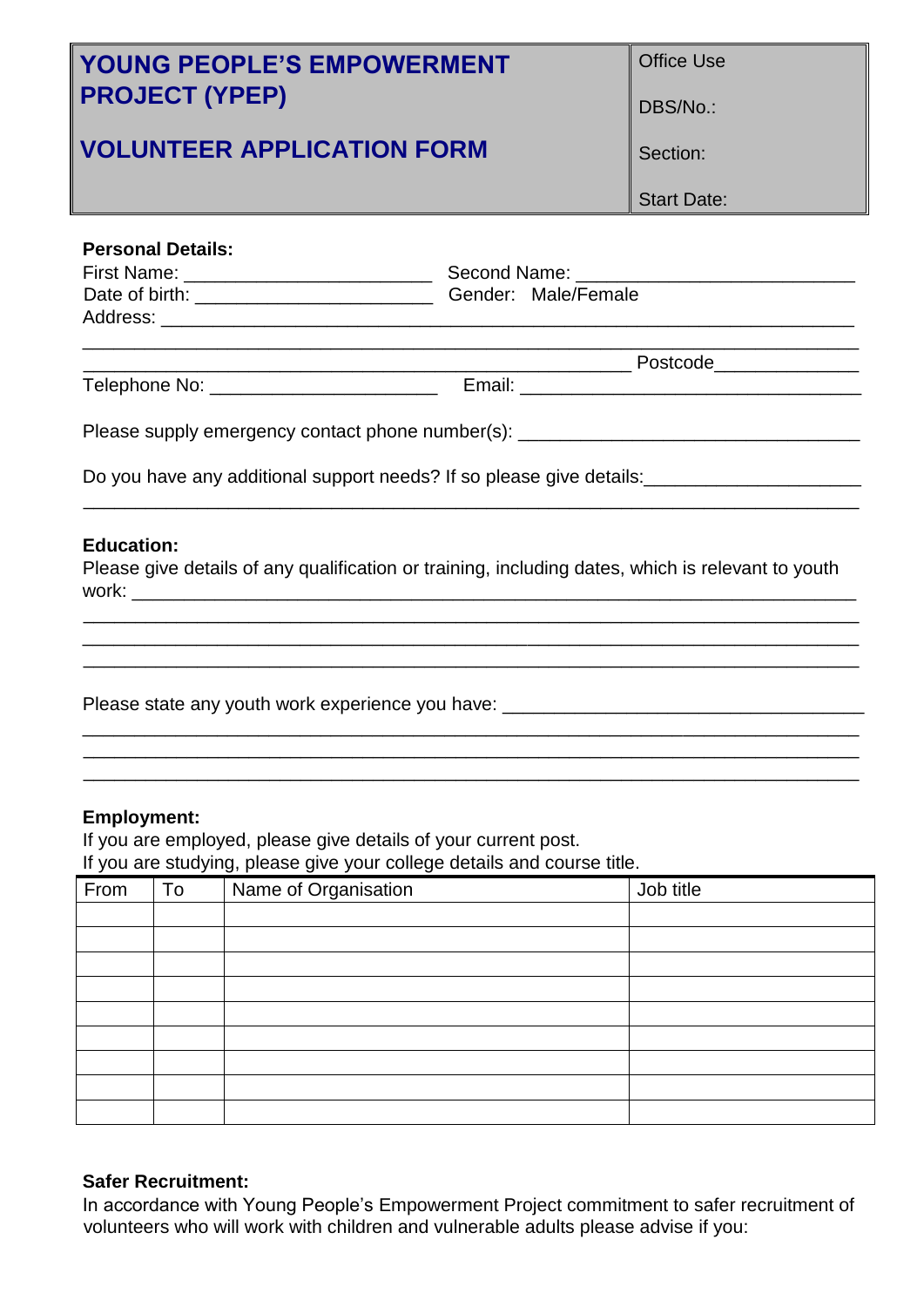| Have a recent DBS check and the date? YES/NO     | Date of DBS:       |
|--------------------------------------------------|--------------------|
| Are you willing for us to undertake this? YES/NO | Disclosure Number: |

1 Working with young people is exempt from the Rehabilitation of Offenders Act 1974, therefore, please answer the following questions:

Do you or have you ever had a criminal conviction? YES/NO Details: \_\_\_\_\_\_\_\_\_\_\_\_\_\_\_\_\_\_\_\_\_\_\_\_\_\_\_\_\_\_\_\_\_\_\_\_\_\_\_\_\_\_\_\_\_\_\_\_\_\_\_\_\_\_\_\_\_\_\_\_\_\_\_\_\_\_\_\_\_

Do you have any 'spent' or 'unspent' convictions? YES/NO Details: \_\_\_\_\_\_\_\_\_\_\_\_\_\_\_\_\_\_\_\_\_\_\_\_\_\_\_\_\_\_\_\_\_\_\_\_\_\_\_\_\_\_\_\_\_\_\_\_\_\_\_\_\_\_\_\_\_\_\_\_\_\_\_\_\_\_\_\_\_

How did you hear about Young People's Empowerment Project?

Do you need a work permit or need to be registered with the Home Office to be employed in the UK? YES/NO YES/NO

\_\_\_\_\_\_\_\_\_\_\_\_\_\_\_\_\_\_\_\_\_\_\_\_\_\_\_\_\_\_\_\_\_\_\_\_\_\_\_\_\_\_\_\_\_\_\_\_\_\_\_\_\_\_\_\_\_\_\_\_\_\_\_\_\_\_\_\_\_\_\_\_\_\_\_ \_\_\_\_\_\_\_\_\_\_\_\_\_\_\_\_\_\_\_\_\_\_\_\_\_\_\_\_\_\_\_\_\_\_\_\_\_\_\_\_\_\_\_\_\_\_\_\_\_\_\_\_\_\_\_\_\_\_\_\_\_\_\_\_\_\_\_\_\_\_\_\_\_\_\_ \_\_\_\_\_\_\_\_\_\_\_\_\_\_\_\_\_\_\_\_\_\_\_\_\_\_\_\_\_\_\_\_\_\_\_\_\_\_\_\_\_\_\_\_\_\_\_\_\_\_\_\_\_\_\_\_\_\_\_\_\_\_\_\_\_\_\_\_\_\_\_\_\_\_\_ \_\_\_\_\_\_\_\_\_\_\_\_\_\_\_\_\_\_\_\_\_\_\_\_\_\_\_\_\_\_\_\_\_\_\_\_\_\_\_\_\_\_\_\_\_\_\_\_\_\_\_\_\_\_\_\_\_\_\_\_\_\_\_\_\_\_\_\_\_\_\_\_\_\_\_

\_\_\_\_\_\_\_\_\_\_\_\_\_\_\_\_\_\_\_\_\_\_\_\_\_\_\_\_\_\_\_\_\_\_\_\_\_\_\_\_\_\_\_\_\_\_\_\_\_\_\_\_\_\_\_\_\_\_\_\_\_\_\_\_\_\_\_\_\_\_\_\_\_\_\_

| Do you suffer from any physical or mental disability or other health condition? YES/NO |  |
|----------------------------------------------------------------------------------------|--|
| If Yes, please give details                                                            |  |

Please state briefly why you wish to volunteer and what interests you about the role:

Where did you hear about volunteering with YPEP?

\_\_\_\_\_\_\_\_\_\_\_\_\_\_\_\_\_\_\_\_\_\_\_\_\_\_\_\_\_\_\_\_\_\_\_

| When are you available to volunteer (include days/times)? |  |
|-----------------------------------------------------------|--|
|-----------------------------------------------------------|--|

## **References:**

Please give the names of two people e.g. tutor, employer, work colleague (not family members) who have known you for at least one year and who can vouch for your suitability to work with young people.

\_\_\_\_\_\_\_\_\_\_\_\_\_\_\_\_\_\_\_\_\_\_\_\_\_\_\_\_\_\_\_\_\_\_\_\_\_\_\_\_\_\_\_\_\_\_\_\_\_\_\_\_\_\_\_\_\_\_\_\_\_\_\_\_\_\_\_\_\_\_\_\_\_\_\_ \_\_\_\_\_\_\_\_\_\_\_\_\_\_\_\_\_\_\_\_\_\_\_\_\_\_\_\_\_\_\_\_\_\_\_\_\_\_\_\_\_\_\_\_\_\_\_\_\_\_\_\_\_\_\_\_\_\_\_\_\_\_\_\_\_\_\_\_\_\_\_\_\_\_\_

| Name<br><u> 1989 - Johann Stoff, deutscher Stoff, der Stoff, der Stoff, der Stoff, der Stoff, der Stoff, der Stoff, der S</u> |                                    |  |
|-------------------------------------------------------------------------------------------------------------------------------|------------------------------------|--|
|                                                                                                                               | Address ________________________   |  |
| Postcode                                                                                                                      | Postcode   ______________          |  |
|                                                                                                                               | Telephone No: ____________________ |  |
| Email: Email: Albert March 2007                                                                                               | Email: ______________________      |  |

Please note that references will be taken up immediately unless you request otherwise. Any offer of a placement will be subject to satisfactory references being received prior to commencement.